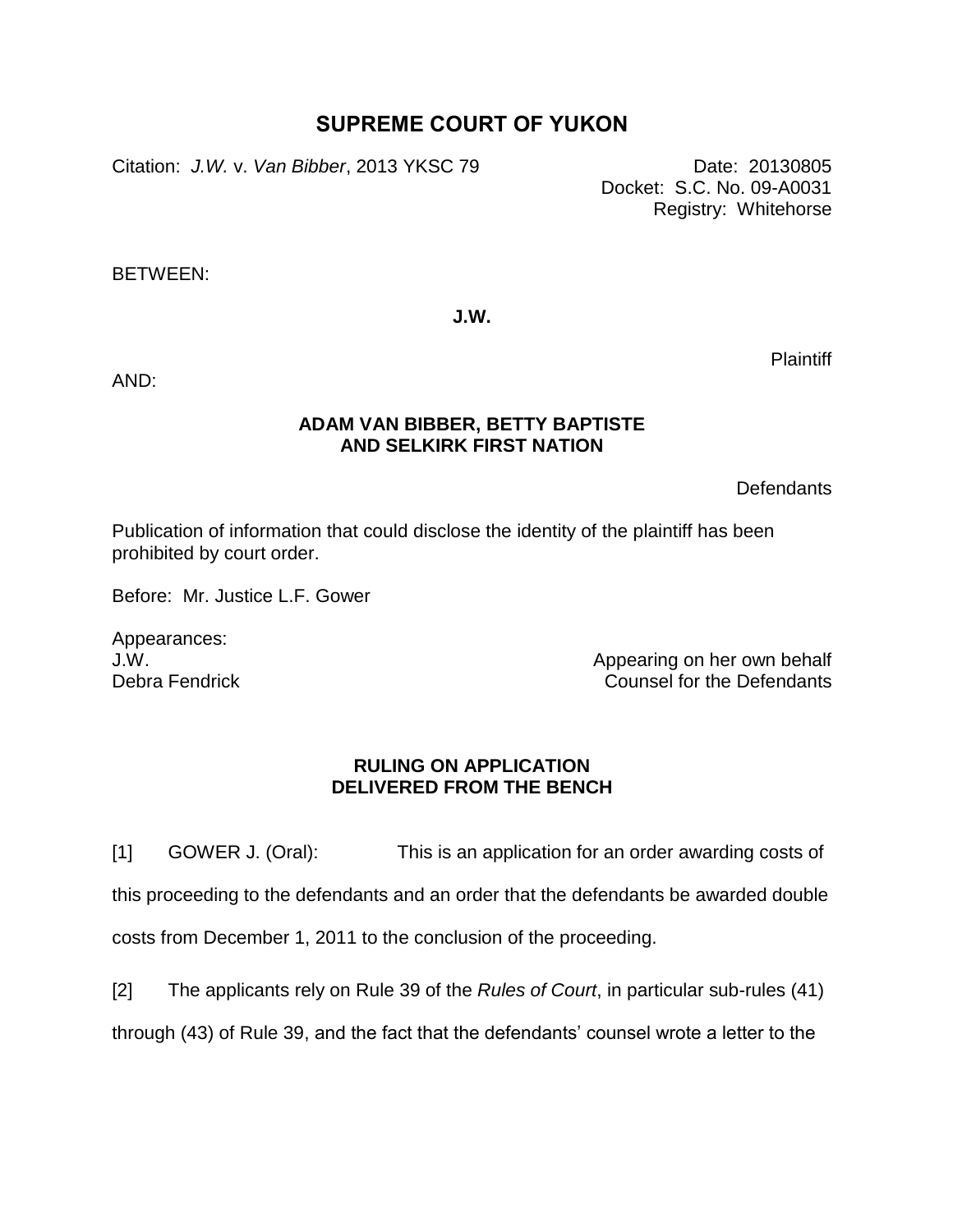…

plaintiff's counsel on December 1, 2011 which indicated at that point that the defendants were:

> "… agreeable to a Consent Dismissal Order on a without costs basis (i.e. each party bearing its own costs), but should this matter continue and in fact, expand, we will be vigorously defending it and seeking costs.

Please be advised that in the event the offer of settlement in this letter is not accepted, we will be bringing it to the attention of the Court for consideration in relation to costs after the Court has rendered judgment on all other issues in this proceeding."

That last paragraph tracks the language in Rule 39(41) and would have been notice to the plaintiff's counsel at the time of the potential consequences in the event the defendants were successful at trial, and that they would be entitled to make a further application for increased costs up to and including double costs from the date of that letter.

[3] We have had a fulsome discussion about the various issues which have been raised in several affidavits on this application, and I do not think that I need to go into extensive detail in terms of my reasoning on the issue of costs. I see the matter as being relatively straightforward. I will also say that I am in substantial agreement with the submissions of the defendants' counsel on all of the points that she raised.

[4] The principle point raised by Ms. W. in response is that double costs should only be awarded from the date on which she received disclosure from the Yukon Government pursuant to what was initially an ATIPP application, and subsequently relief granted by way of a consent order of March 5, 2013. That material included the notes from the personal file of Melanie Harris on this matter which were the subject of much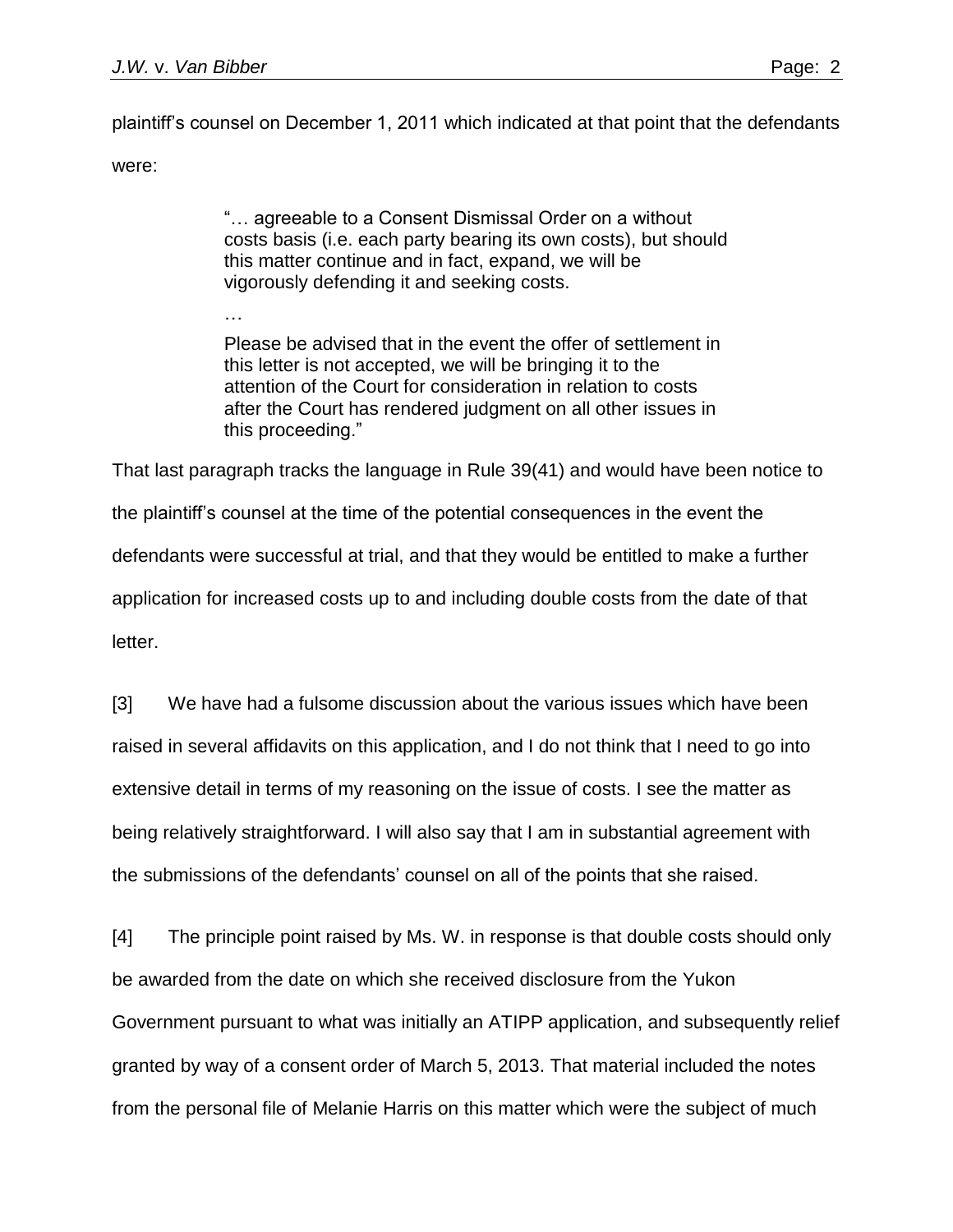examination at the trial, and are referred to specifically in my reasons for judgment, cited at 2013 YKSC 58.

[5] I fail to understand how late disclosure pursuant to that consent order has a bearing on the issue of double costs. It seems to me that if the plaintiff was concerned that there was potential information out there relevant to this case, then the plaintiff's counsel should have sought that information at an earlier date. I am not satisfied with the explanation given by Ms. W. at this application as to the reasons why that matter was left so late in the day, until virtually the eve of trial, to apply for it. That application could and should have been brought much sooner. I give no weight to that explanation.

[6] Seeing as how that is essentially the main point of dissention by Ms. W. that she can fairly argue at this time - she has raised another of other points, but those relate to the matter of her appeal and also details regarding the assessment of costs which will be dealt with by the Clerk at a later date - I agree with the defendants' counsel that there is no reason not to award costs as sought in this matter. Pursuant to Rule 60(9), "… costs of and incidental to a proceeding shall follow the event unless the court otherwise orders." I see no reason to order otherwise in this case.

[7] I am also cognizant of the fact that although there were mutual delays in the disclosure of various materials, particularly matters relating to requests from examinations for discovery in this matter, there is also the very serious issue of the material non-disclosure by Ms. W. in relation to her medical records, which is one of the circumstances that I take into account in exercising my discretion on costs.